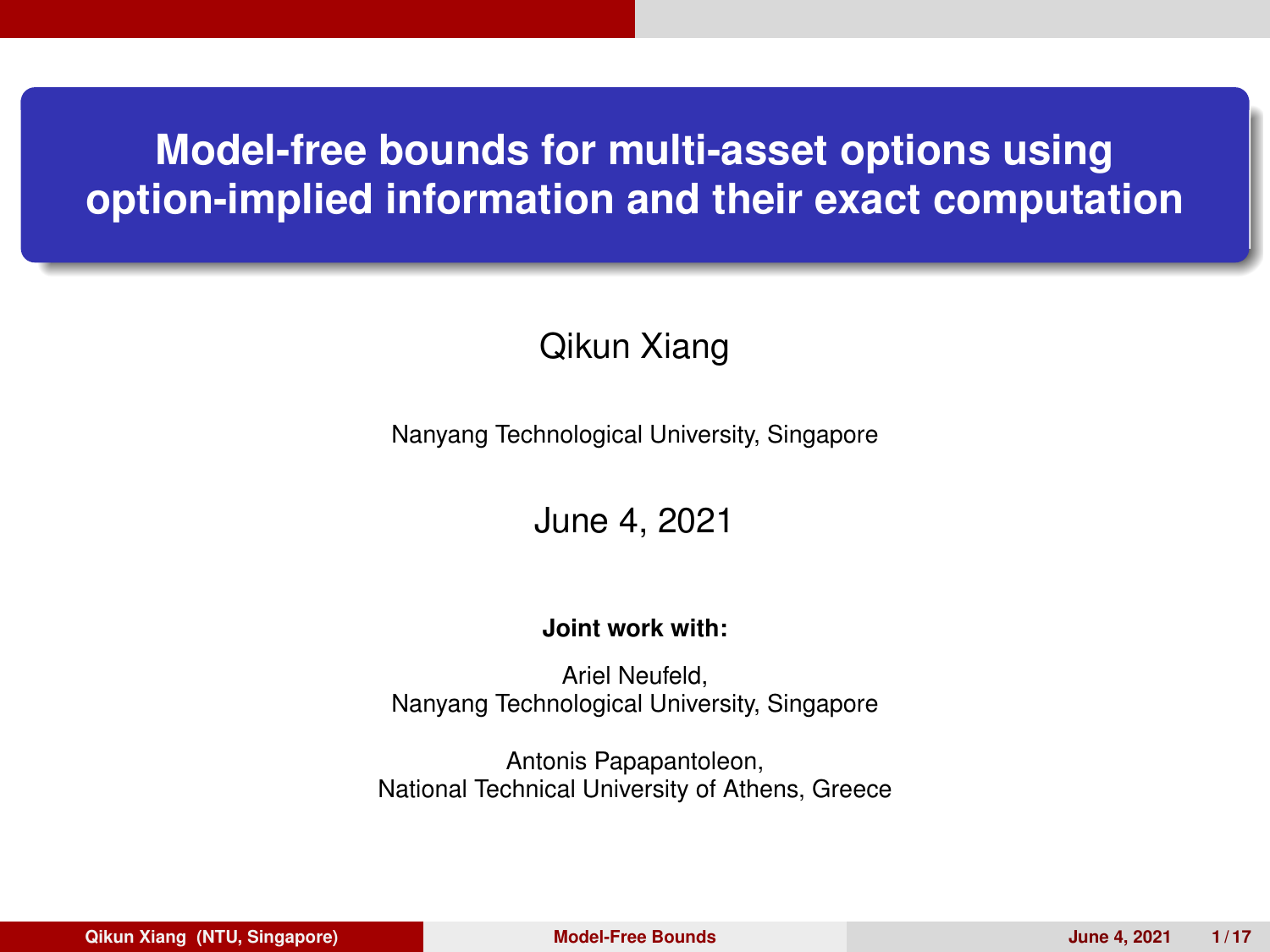## <span id="page-1-0"></span>**Introduction**

- One-period financial market with options written on *d* risky assets and unknown pricing measure  $\mu$ .
- **Given:** bid and ask prices of *m* traded options  $g_1, \ldots, g_m : \Omega \to \mathbb{R}$ , i.e.  $\pi_j \leq \int_\Omega g_j d\mu \leq \overline{\pi}_j$  for  $j=1,\ldots,m$  as market-implied information.
- **Goal:** compute the model-free upper and lower bounds on the price of a multi-asset option  $f:\Omega\to\R$ , i.e.  $\sup_{\mu\in\mathcal{Q}}\int_\Omega f d\mu$  and  $\inf_{\mu\in\mathcal{Q}}\int_\Omega f d\mu$ , where

$$
\mathcal{Q} := \left\{ \mu \in \mathcal{P}(\Omega) : \underline{\pi}_j \le \int_{\Omega} g_j d\mu \le \overline{\pi}_j, \text{ for } j = 1, \ldots, m \right\}
$$

is the set of option-implied pricing measures.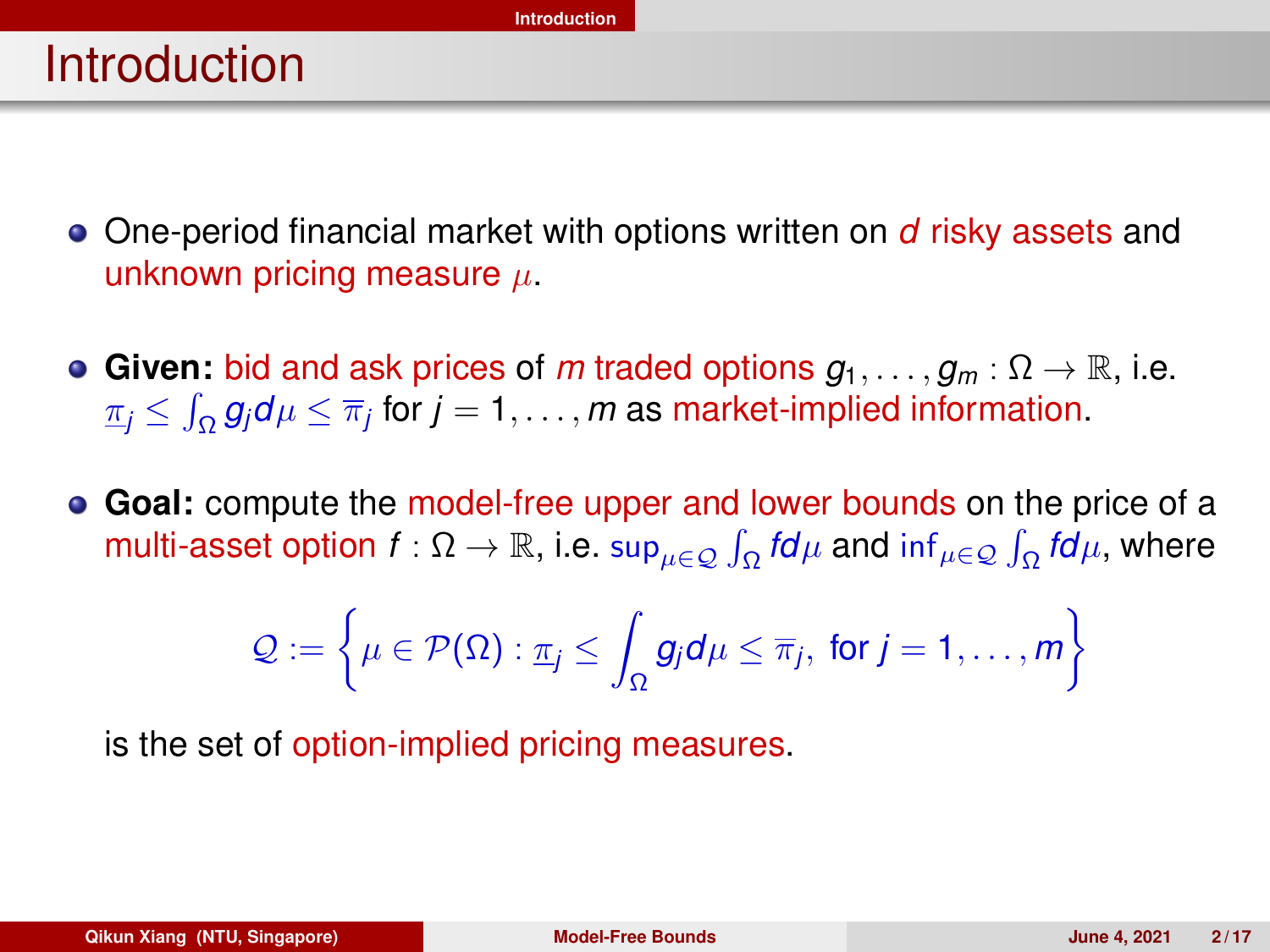# Setting – Example (for  $\Omega = \mathbb{R}^d_+$ )

**We can trade and observe the bid and ask prices of:**

**[Introduction](#page-1-0)**

- asset  $g_i(S_1, \ldots, S_d) = S_i s_i$  (where  $s_i$  = price of the asset *i* at time 0),
- single-asset options:
	- European call option  $g_j(S_1,\ldots,S_d)=(S_i-\kappa)^+,$
	- European put option  $g_j(S_1,\ldots,S_d)=(\kappa-S_i)^+$  ,
- and multi-asset options such as:
	- basket call option  $g_j(\mathcal{S}_1, \ldots, \mathcal{S}_d) = \big(\sum_i \mathsf{w}_i \mathcal{S}_i \kappa \big)^+$ ,
	- $\textsf{call-on-max option}\ g_j(\mathcal{S}_1,\ldots,\mathcal{S}_d) = \bigl(S_1\vee\cdots\vee S_d-\kappa\bigr)^+,$
	- $\textsf{call-on-min~option~}g_j(\textit{S}_1,\ldots,\textit{S}_d) = \bigl(\textit{S}_1 \wedge \cdots \wedge \textit{S}_d \kappa \bigr)^+,$
	- best-of-call option  $g_j(S_1,\ldots, S_d)=(S_1-\kappa_1)^+\vee\cdots\vee (S_d-\kappa_d)^+,$  etc.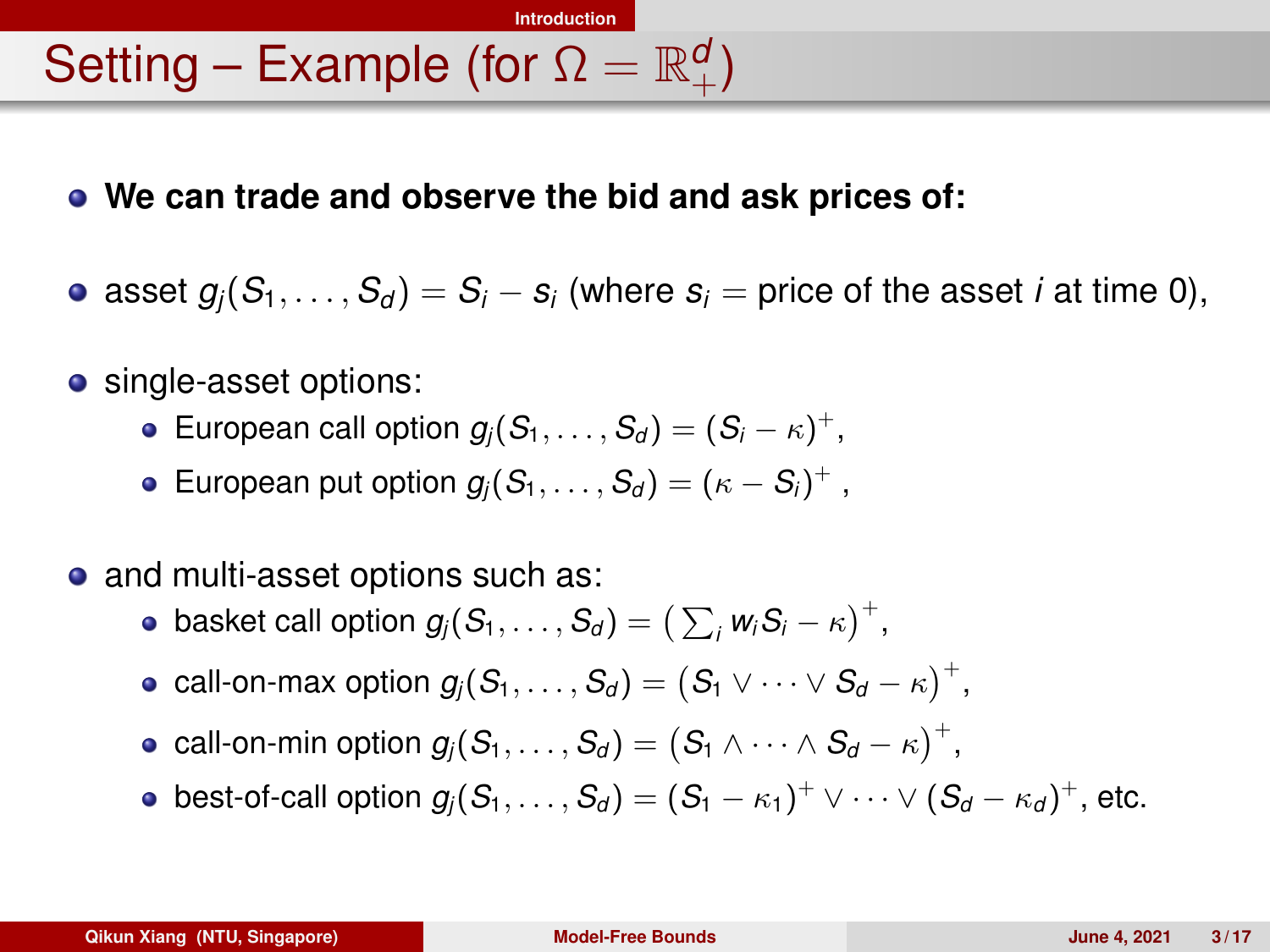- We prove a fundamental theorem of asset pricing and a superhedging duality theorem for this market model.
- We develop two numerical algorithms to accurately compute the model-free bounds. These algorithms allow the computation of bounds in high-dimensional scenarios (e.g. when  $d = 60$ ).
- The proposed algorithms are able to detect arbitrage opportunities that are present in the market and identify the corresponding arbitrage strategies.
- We perform numerical experiments using synthetic data as well as real market data.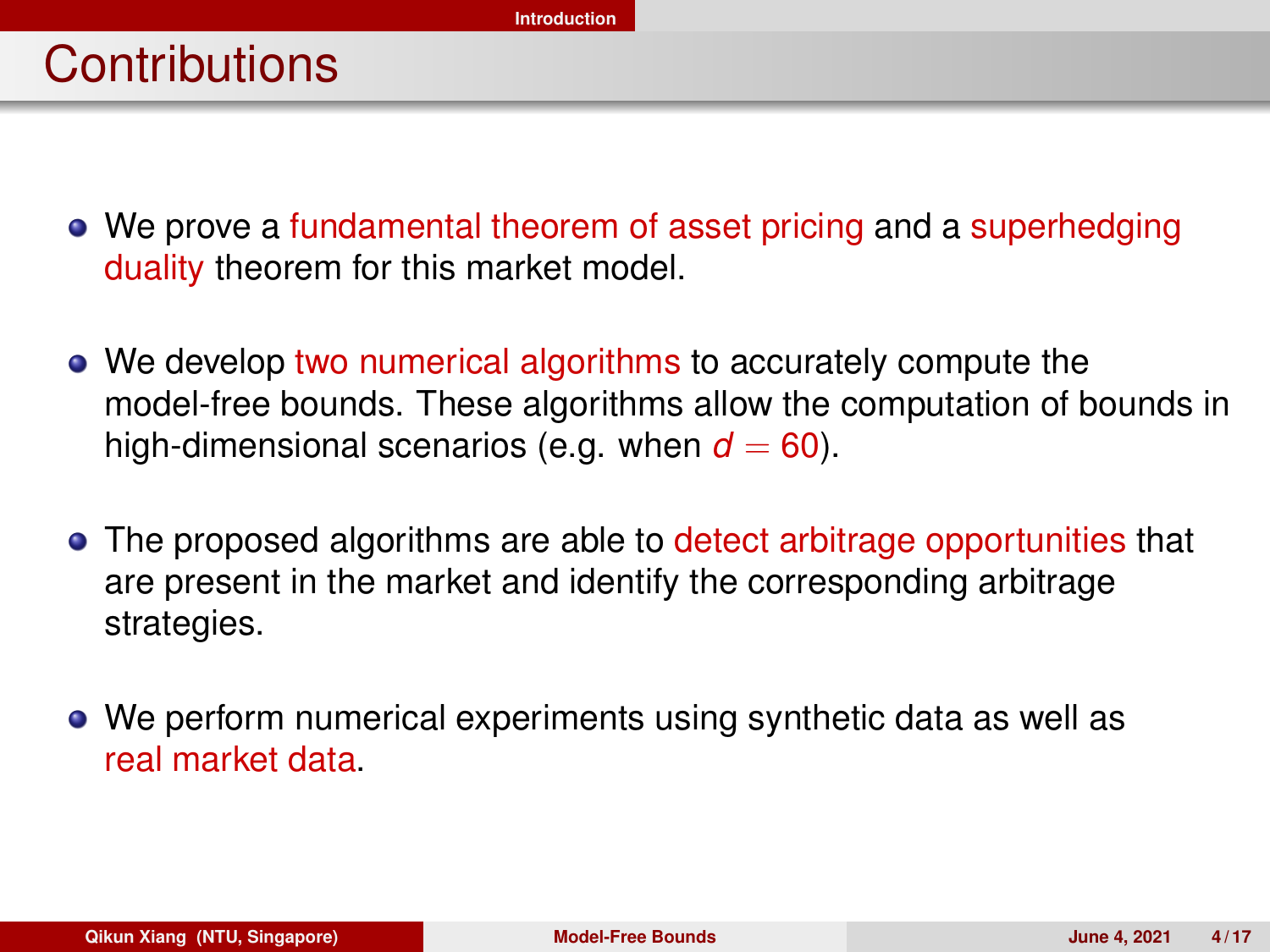## <span id="page-4-0"></span>Literature Review

- Assuming known marginals and unknown/partially known dependence structure:
	- **Copulas and improved Fréchet-Hoeffding bounds: Hobson, Laurence,** and Wang (2005), Chen, Deelstra, Dhaene, and Vanmaele (2008), Tankov (2011), Puccetti, Rüschendorf, and Manko (2016), Lux and Papapantoleon  $(2017), \ldots$
	- **Multi-marginal optimal transport**: Bartl, Kupper, Lux, Papapantoleon, and Eckstein (2017), Aquino and Bernard (2019), Eckstein and Kupper (2019), Eckstein, Guo, Lim, and Oblój  $(2019)$ , ...
- Not assuming full knowledge of marginals but assuming known forward prices and known prices of vanilla and basket options:
	- **Mathematical programming**: Bertsimas and Popescu (2002), d'Aspremont and El Ghaoui (2006), Peña, Saynac, Vera, and Zuluaga (2010), Peña, Vera, and Zuluaga (2010, 2012), Daum and Werner (2011), . . .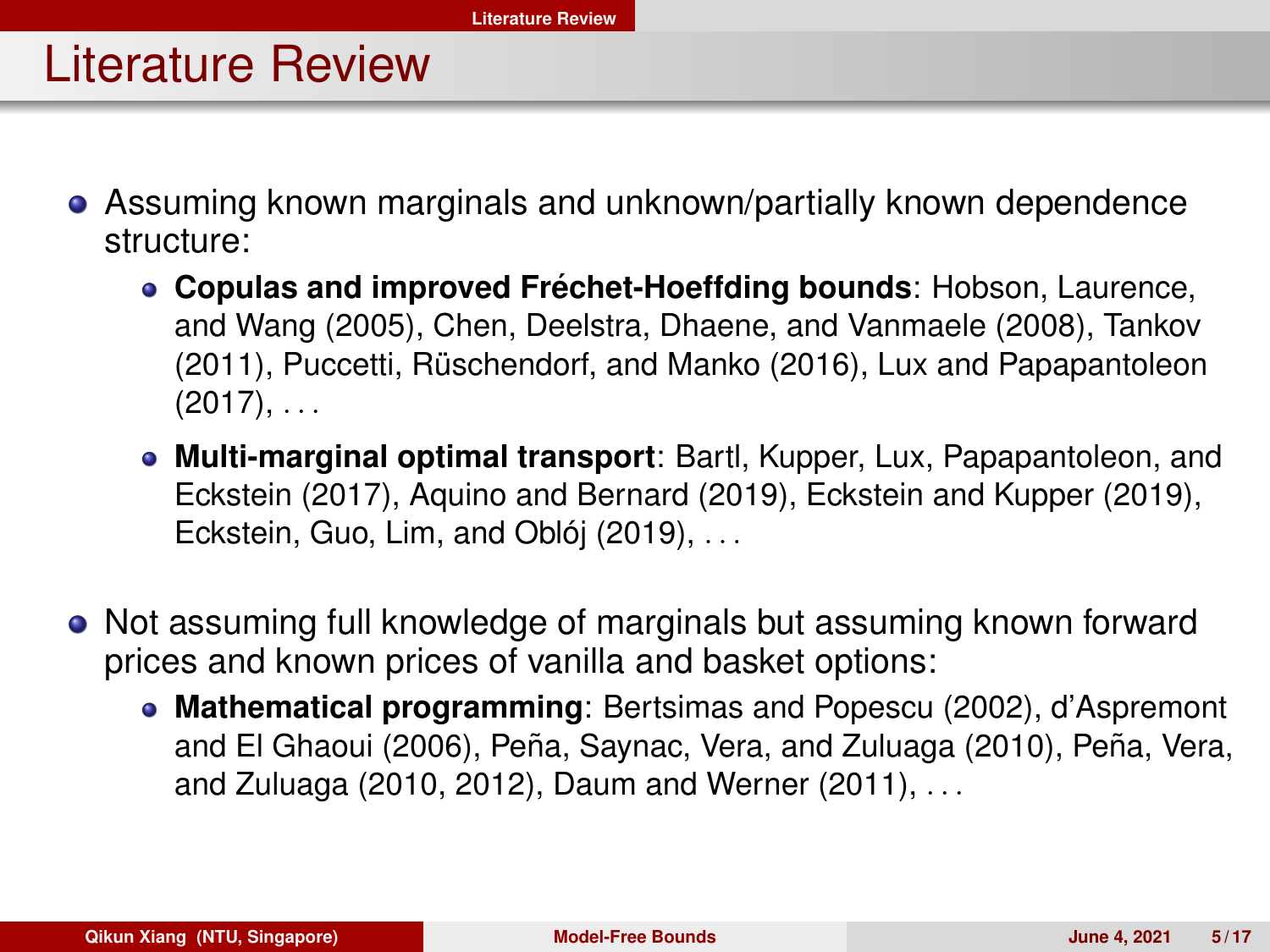## <span id="page-5-0"></span>Fundamental Theorem of Asset Pricing (FTAP)

- We denoted by  $\pi(\bm{y}):=\sum_{j=1}^m\max\{y_j,0\}\overline{\pi}_j-\max\{-y_j,0\}\underline{\pi}_j$  the price of a portfolio of traded options with weights *y* ∈ R *m*.
- *No-arbitrage* assumption (inspired by Bouchard and Nutz (2015)): for any  $\mathbf{y} \in \mathbb{R}^m$ ,

$$
\langle \mathbf{y}, \mathbf{g} \rangle - \pi(\mathbf{y}) \ge 0 \quad \Longrightarrow \quad \langle \mathbf{y}, \mathbf{g} \rangle - \pi(\mathbf{y}) = 0.
$$

Theorem (Fundamental Theorem of Asset Pricing)

*The following are equivalent:*

**<sup>1</sup>** *The no-arbitrage assumption holds.*

**2** *For all*  $\nu \in \mathcal{P}(\Omega)$ *, there exists*  $\mu \in \mathcal{Q}$  *such that*  $\nu \ll \mu$ *.*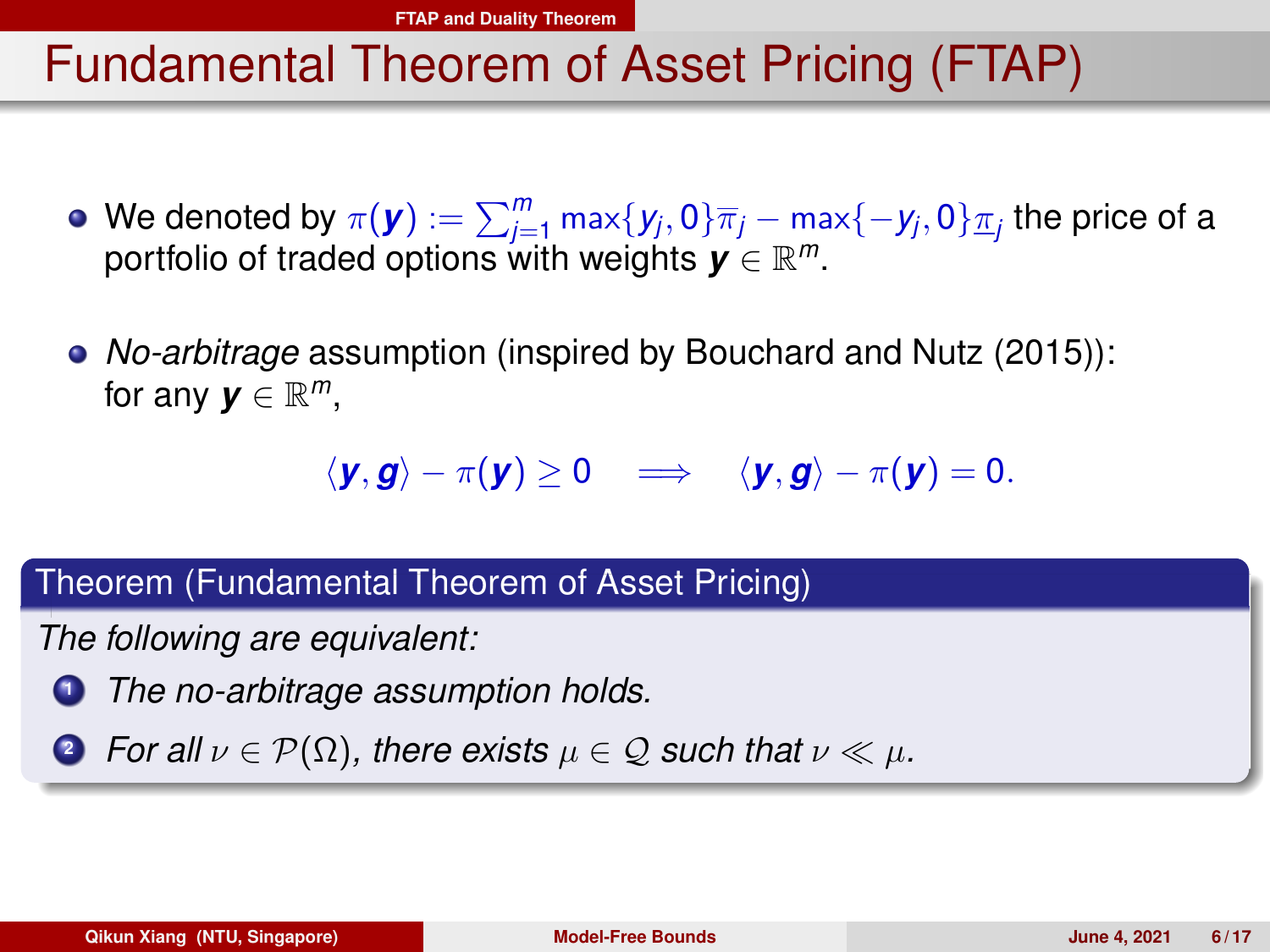## Superhedging Duality Theorem

• Superhedging price:

$$
\phi(f):=\inf\Big\{c+\pi(\bm{y}):c\in\mathbb{R},\bm{y}\in\mathbb{R}^m,c+\langle\bm{y},\bm{g}\rangle\geq f\Big\}.
$$

#### Theorem (Superhedging duality)

*Under the no-arbitrage assumption, the following duality holds:*

$$
\phi(f)=\sup_{\mu\in\mathcal{Q}}\int_{\Omega}fd\mu.
$$

 $\bullet$   $\phi(f)$  can be formulated as the following linear semi-infinite programming (LSIP) problem:

minimize 
$$
c + \langle y^+, \overline{\pi} \rangle - \langle y^-, \underline{\pi} \rangle
$$
  
subject to  $c + \langle y^+ - y^-, g(\omega) \rangle \ge f(\omega) \quad \forall \omega \in \Omega$ ,  
 $c \in \mathbb{R}, y^+ \ge 0, y^- \ge 0$ .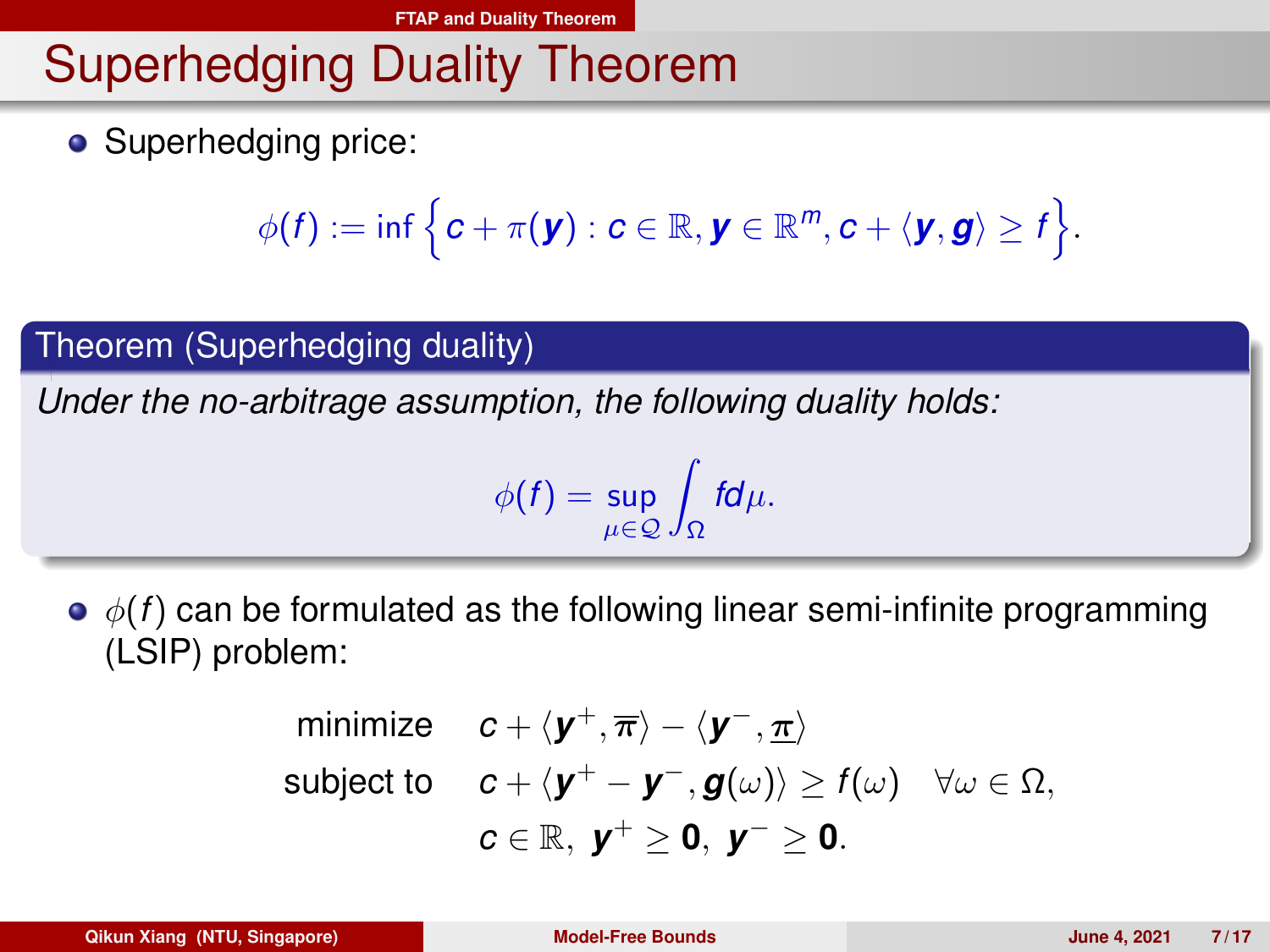## <span id="page-7-0"></span>Numerical Approach

**•** For any fixed  $\epsilon > 0$ , we aim to numerically compute an  $\epsilon$ -optimal solution of the LSIP problem:

minimize 
$$
c + \langle \mathbf{y}^+, \overline{\pi} \rangle - \langle \mathbf{y}^-, \underline{\pi} \rangle
$$
  
\nsubject to  $c + \langle \mathbf{y}^+ - \mathbf{y}^-, \mathbf{g}(\omega) \rangle \ge f(\omega) \quad \forall \omega \in \Omega$ , (LSIP)  
\n $c \in \mathbb{R}, \ \mathbf{y}^+ \ge \mathbf{0}, \ \mathbf{y}^- \ge \mathbf{0}$ ,

i.e. a feasible  $(c^*, y^{+*}, y^{-*})$  such that  $c^* + \langle y^{+*}, \overline{\pi} \rangle - \langle y^{-*}, \underline{\pi} \rangle \leq \phi(f) + \varepsilon.$ 

Moreover, we aim to compute  $\phi(f)^{\text{LB}}$  and  $\phi(f)^{\text{UB}}$  such that

 $\phi(f)^{\text{LB}} \leq \phi(f) \leq \phi(f)^{\text{UB}}$  and  $\phi(f)^{\text{UB}} - \phi(f)^{\text{LB}} \leq \varepsilon$ .

#### **Assumption**

(i)  $\Omega = {\mathbf{x} \in \mathbb{R}^d : \mathbf{0} \le \mathbf{x} \le \overline{\mathbf{x}}}$  for  $\overline{\mathbf{x}} := (\overline{x}_1, \dots, \overline{x}_d)^T > \mathbf{0}$ ;

(ii) *f* and  $(g_i)_{i=1:n}$  are continuous piece-wise affine (CPWA) functions on  $\Omega$ .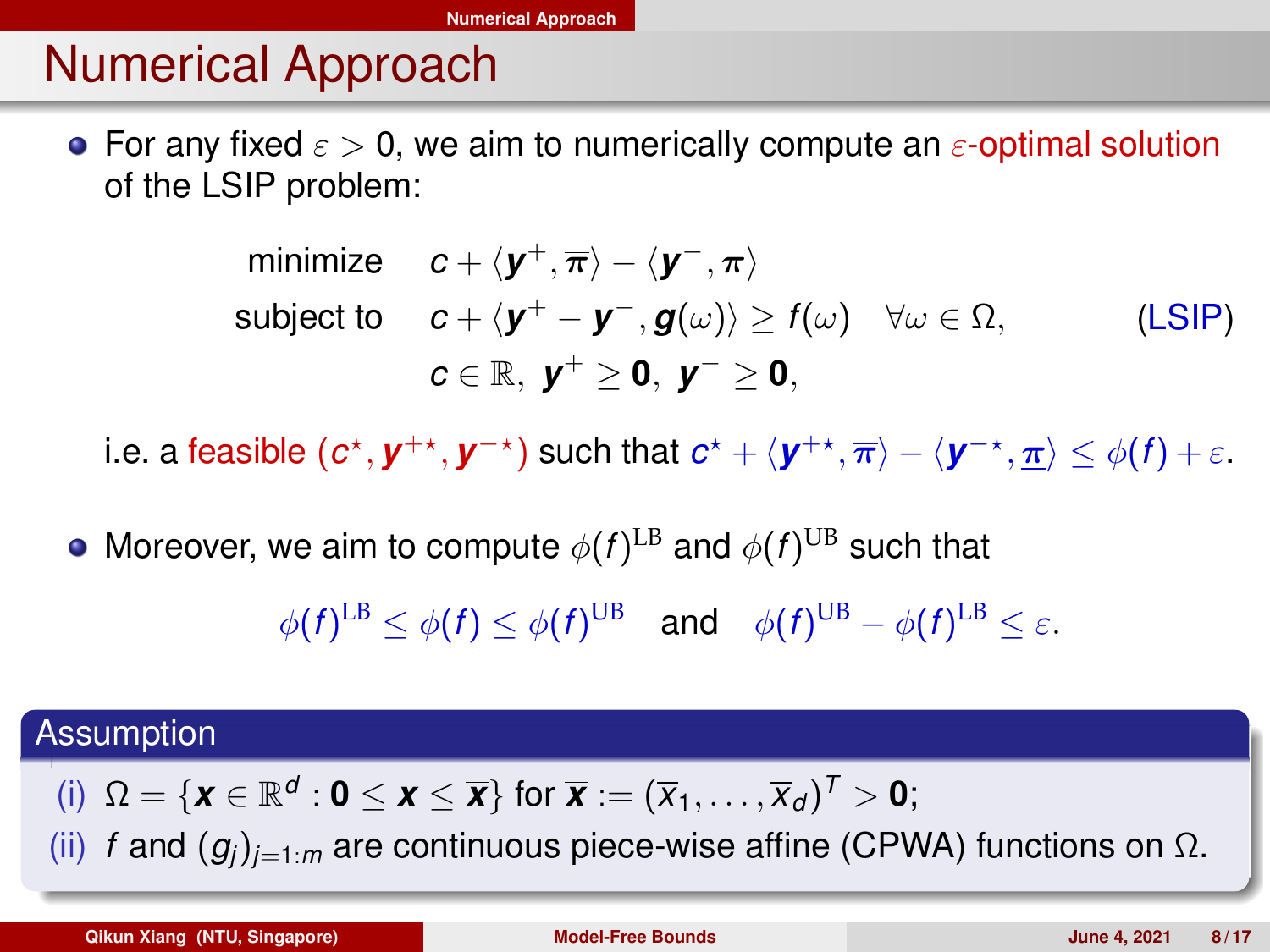## Numerical Approach

- We develop two algorithms: the exterior cutting plane (ECP) algorithm and the accelerated central cutting plane (ACCP) algorithm (inspired by Betrò (2004)).
- The ECP algorithm:
	- **Based on discretization of Ω by a growing finite subset, thus relaxing (LSIP).**
	- The inner problem corresponding to "finding the most violated constraint":

$$
\mathbf{x}^* = \underset{\mathbf{x} \in \Omega}{\arg \min} \, \mathbf{c} + \langle \mathbf{y}^+ - \mathbf{y}^-, \mathbf{g}(\mathbf{x}) \rangle - f(\mathbf{x}) \quad \text{(inner)}
$$

is solved via mixed-integer linear programming.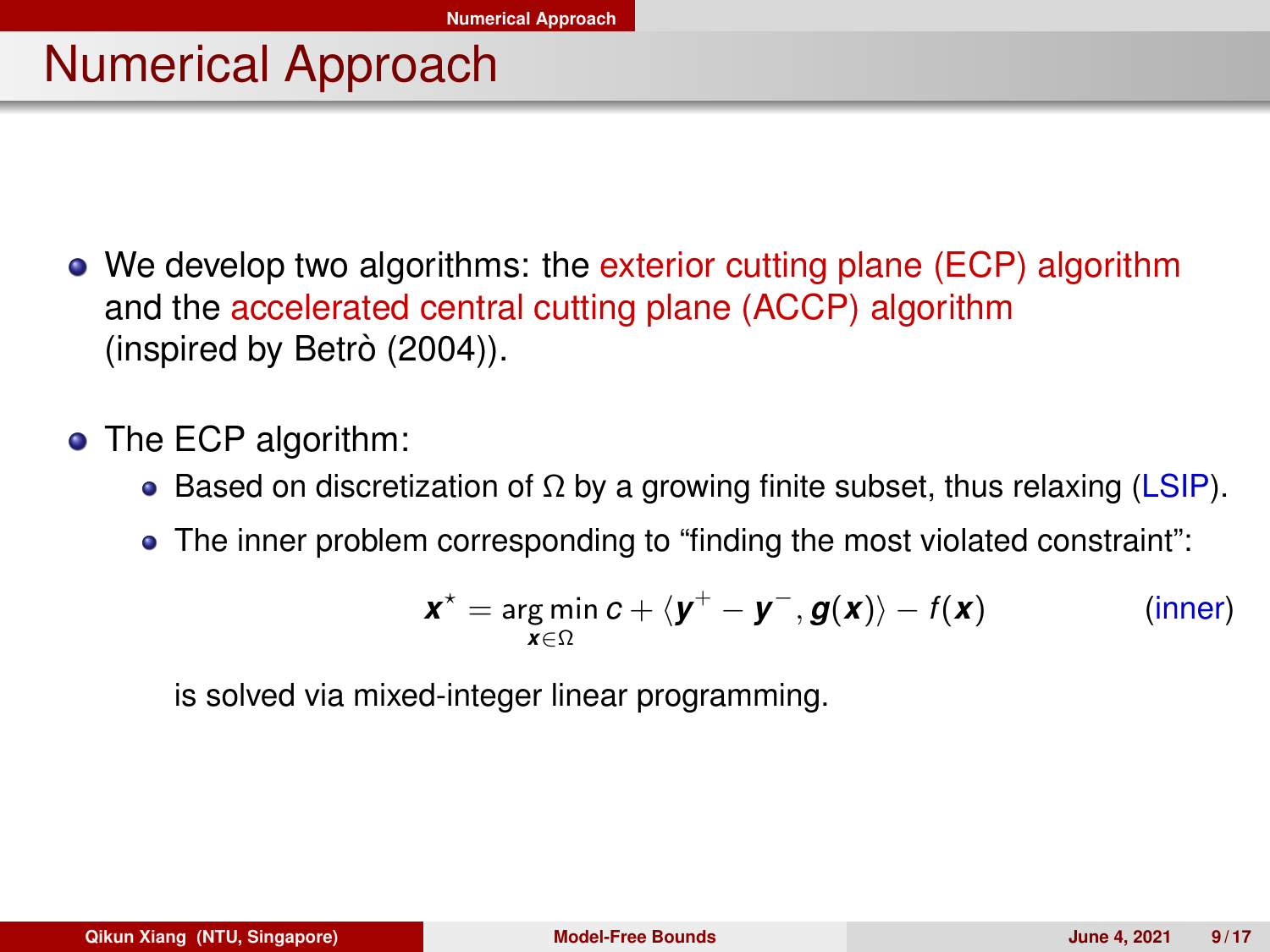## The ECP Algorithm

### **• Sketch of the ECP algorithm:**

- **<sup>1</sup>** Start with a finite set *X* ⊂ Ω.
- **<sup>2</sup>** Repeat:
	- **a** Solve (LSIP) where Ω is replaced by X and let ( $c^{\dagger}$ ,  $\boldsymbol{y}^{+\dagger}$ ,  $\boldsymbol{y}^{-\dagger}$ ) be a minimizer.
	- **b** Solve (inner) and let *s* be the optimal value.
	- **c**  $X \leftarrow X \cup \{\text{approximate minimizers of (inner)}\}.$

\n- $$
c^* \leftarrow c^{\dagger} - s
$$
,  $y^{+\star} \leftarrow y^{+\dagger}$ ,  $y^{-\star} \leftarrow y^{-\dagger}$ .
\n- $\phi(f)^{\text{LB}} \leftarrow c^{\dagger} + \langle y^{+\dagger}, \overline{\pi} \rangle - \langle y^{-\dagger}, \underline{\pi} \rangle$ ,  $\phi(f)^{\text{UB}} \leftarrow \phi(f)^{\text{LB}} - s$ .
\n

until  $s > -\varepsilon$ .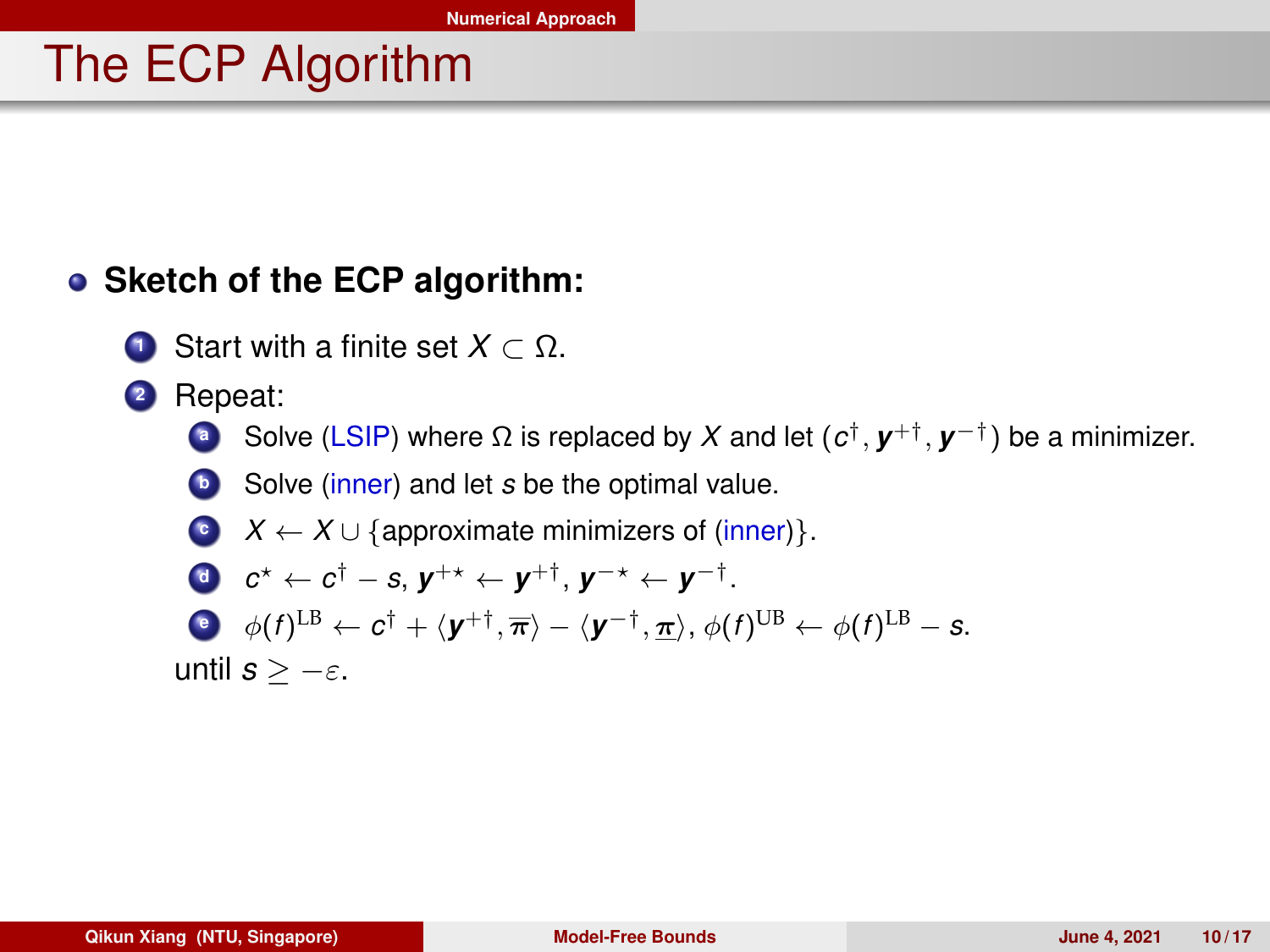## The ECP Algorithm

#### Theorem (Properties of the ECP algorithm)

- (i) *If the no-arbitrage assumption holds, then the ECP algorithm terminates after finitely many iterations with an ε-optimal solution* ( $c$ <sup>\*</sup>,  $y$ <sup>+\*</sup>,  $y$ <sup>-\*</sup>) *of the LSIP problem and*  $\phi(f)^{\text{LB}} \leq \phi(f) \leq \phi(f)^{\text{UB}}$  *with*  $\phi(f)^{\text{UB}} - \phi(f)^{\text{LB}} \leq \varepsilon$ *.*
- (ii) *The ECP algorithm also produces an* ε*-optimizer of the primal problem* sup $_{\mu\in\mathcal{Q}}\int_{\Omega}f\!d\mu$ *.*
- $\alpha$  (iii) If  $\phi(f)^{\mathrm{UB}} < \phi$  when the ECP algorithm terminates, where  $\phi$  is a *pre-specified initial lower bound of* φ(*f*)*, then the no-arbitrage assumption is violated.*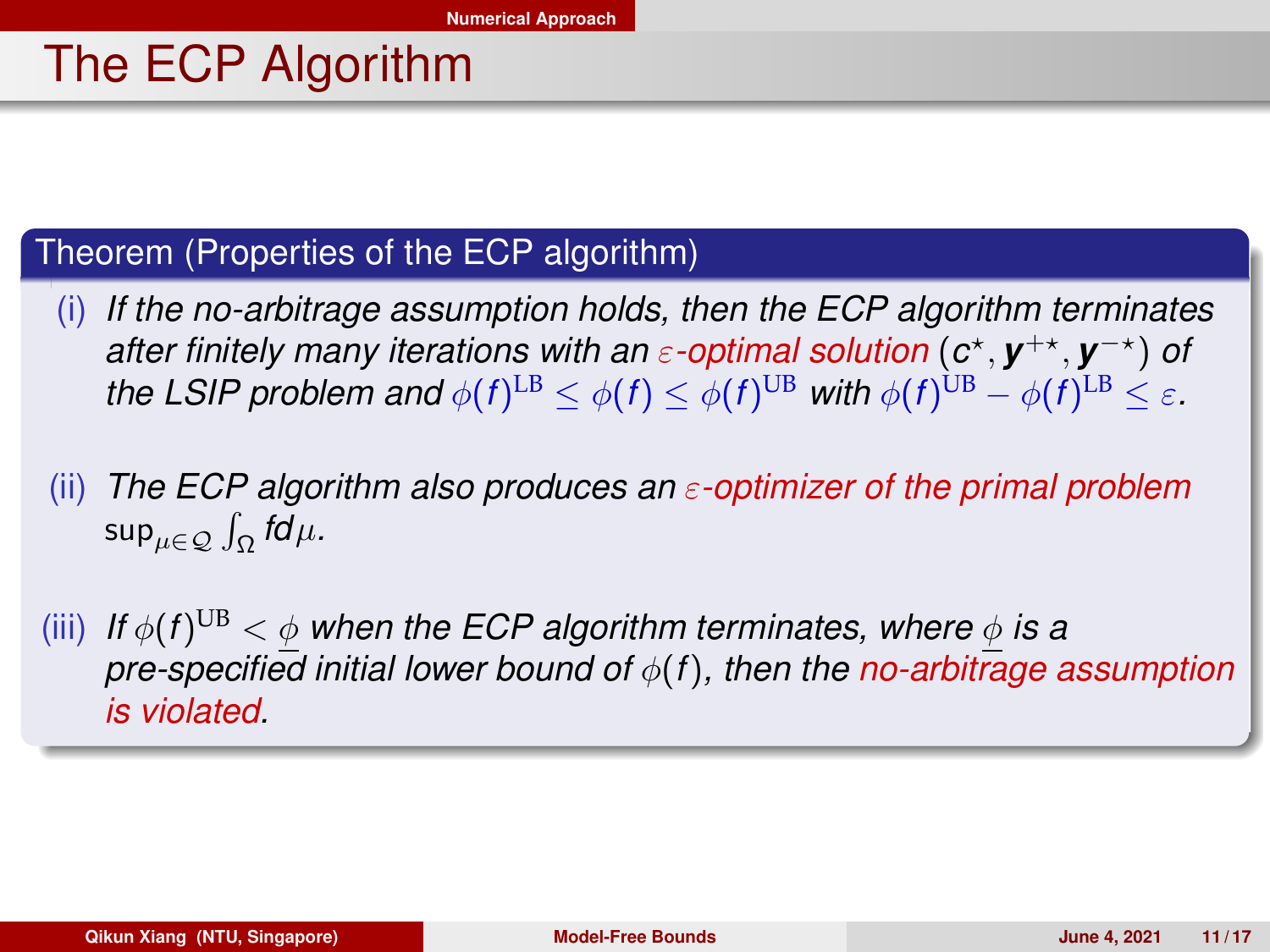## The ACCP Algorithm

- The accelerated central cutting plane (ACCP) algorithm:
	- Also based on discretization of  $\Omega$  by a growing finite subset.
	- Instead of solving relaxations of (LSIP), it computes the Chebyshev center of a polytope in each iteration.
	- The same formulation is used to solve the inner problem.  $\bullet$
	- It has the same properties as the ECP algorithm, but has better empirical  $\bullet$ performance.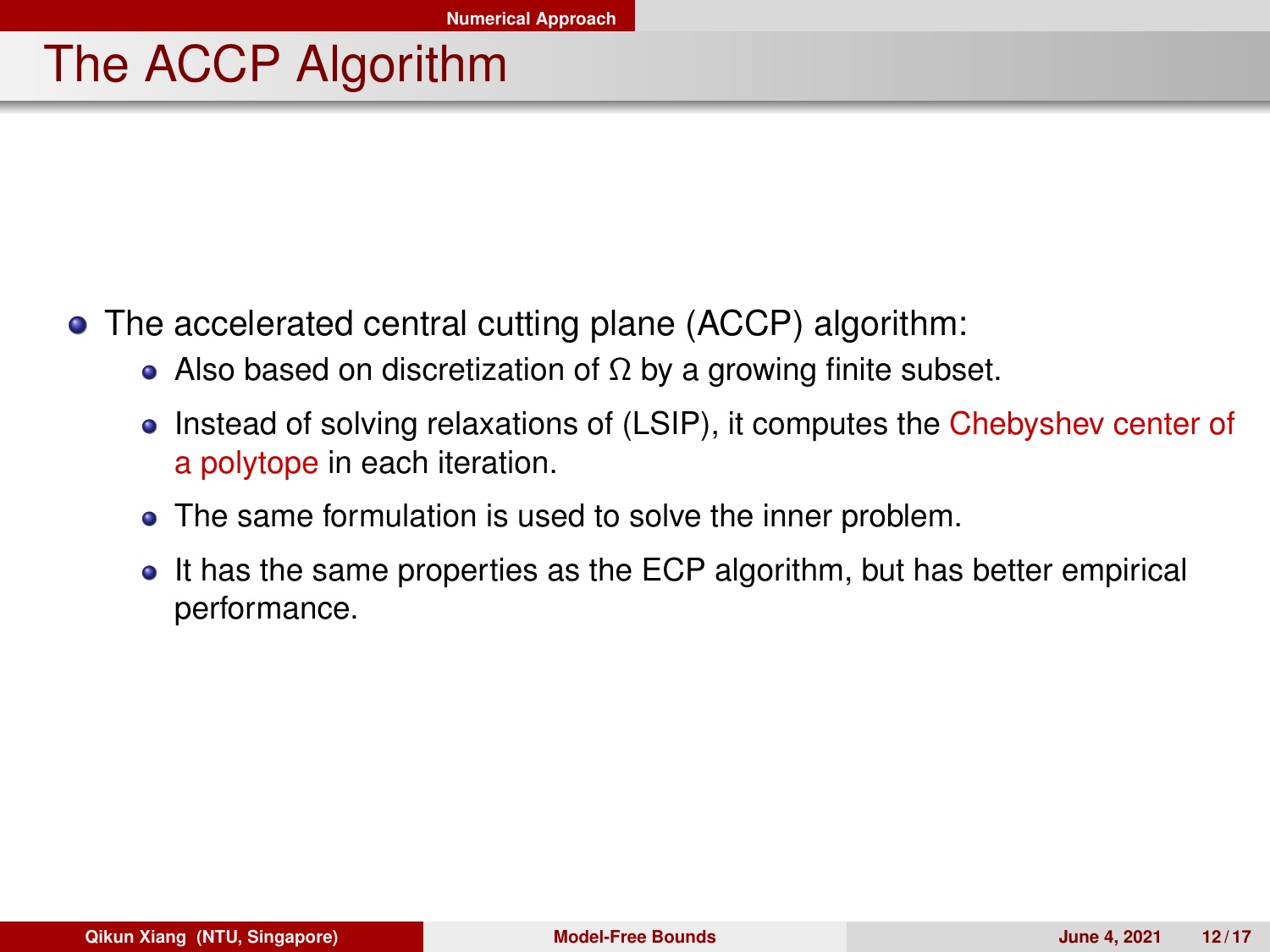## <span id="page-12-0"></span>Numerical Result Using Synthetic Data

## $\bullet$  Settings:

- $d = 5$ :
- $f(\boldsymbol{x}) = (x_2 \vee x_3 \vee x_4 \kappa)^+$ : a call-on-max option;
- $m = 439$ ,  $q_1, \ldots, q_{439}$  include: assets, vanilla call (V), basket call (B), spread options (S), and call-on-max options (R);
- Bid and ask prices of the traded options are simulated from a pre-specified model.



#### **Qikun Xiang (NTU, Singapore) [Model-Free Bounds](#page-0-0) June 4, 2021 13 / 17**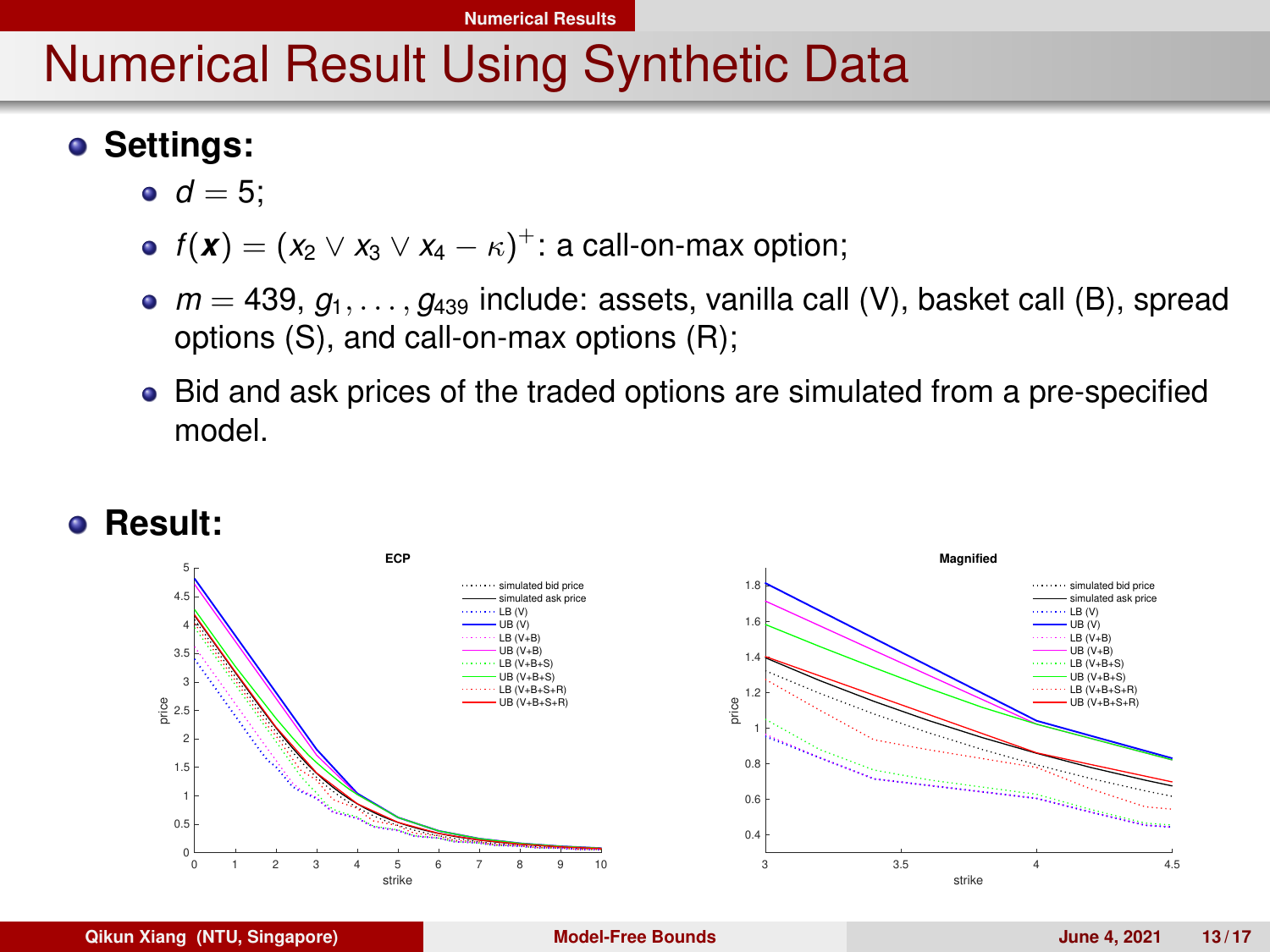## Numerical Result Using Synthetic Data

#### $\bullet$  Settings:

- $d = 60$ ;
- $f(\textbf{\textit{x}})=(\textit{x}_1\wedge\cdots\wedge \textit{x}_{50}-\kappa)^+$ : a call-on-min option on 50 assets;
- $m = 400$ ,  $q_1, \ldots, q_{400}$  include: assets, vanilla call (V), basket call (B), spread options (S), and call-on-min options (R);
- Bid and ask prices of the traded options are simulated from a pre-specified model.

#### **Result:**

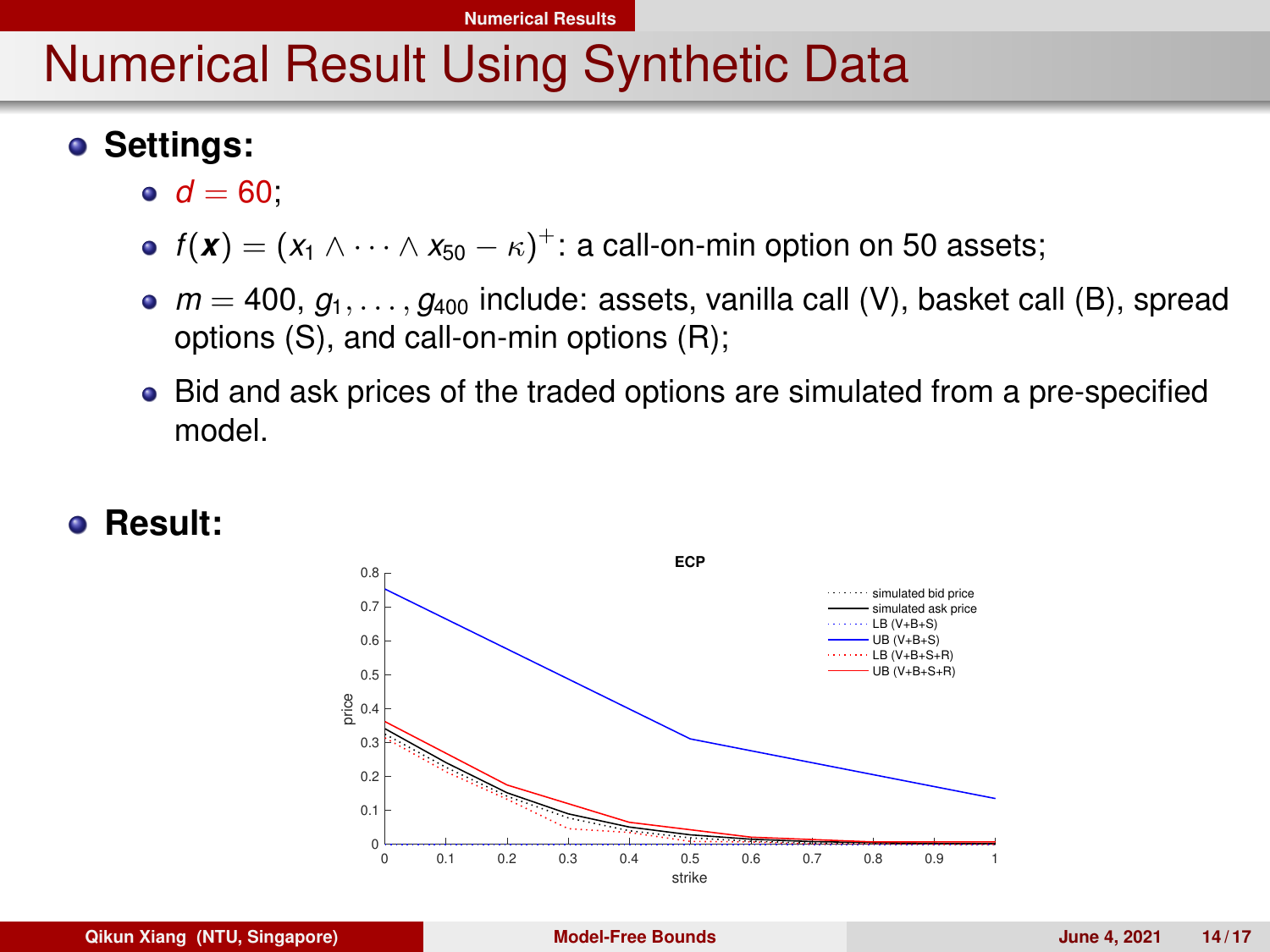## Numerical Result Using Real Market Data

### **Data collection:**

- We collected the bid and ask prices of call and put options written on the 30 constituent stocks of the Dow Jones Industrial Average (DJIA) index,
- and the bid and ask prices of call and put options written on the SPDR Dow Jones Industrial Average ETF Trust (DIA). These DIA options are treated as basket options with equal weights  $w_{\text{DIA}}$ .

#### **Preprocessing:**

- Arbitrage opportunities were detected among options written on 5 of the 30 stocks.
- We removed these arbitrage opportunities by minimally adjusting the bid and ask prices of these options. Only 27 out of 4304 prices were adjusted and the maximum adjustment is \$0.38.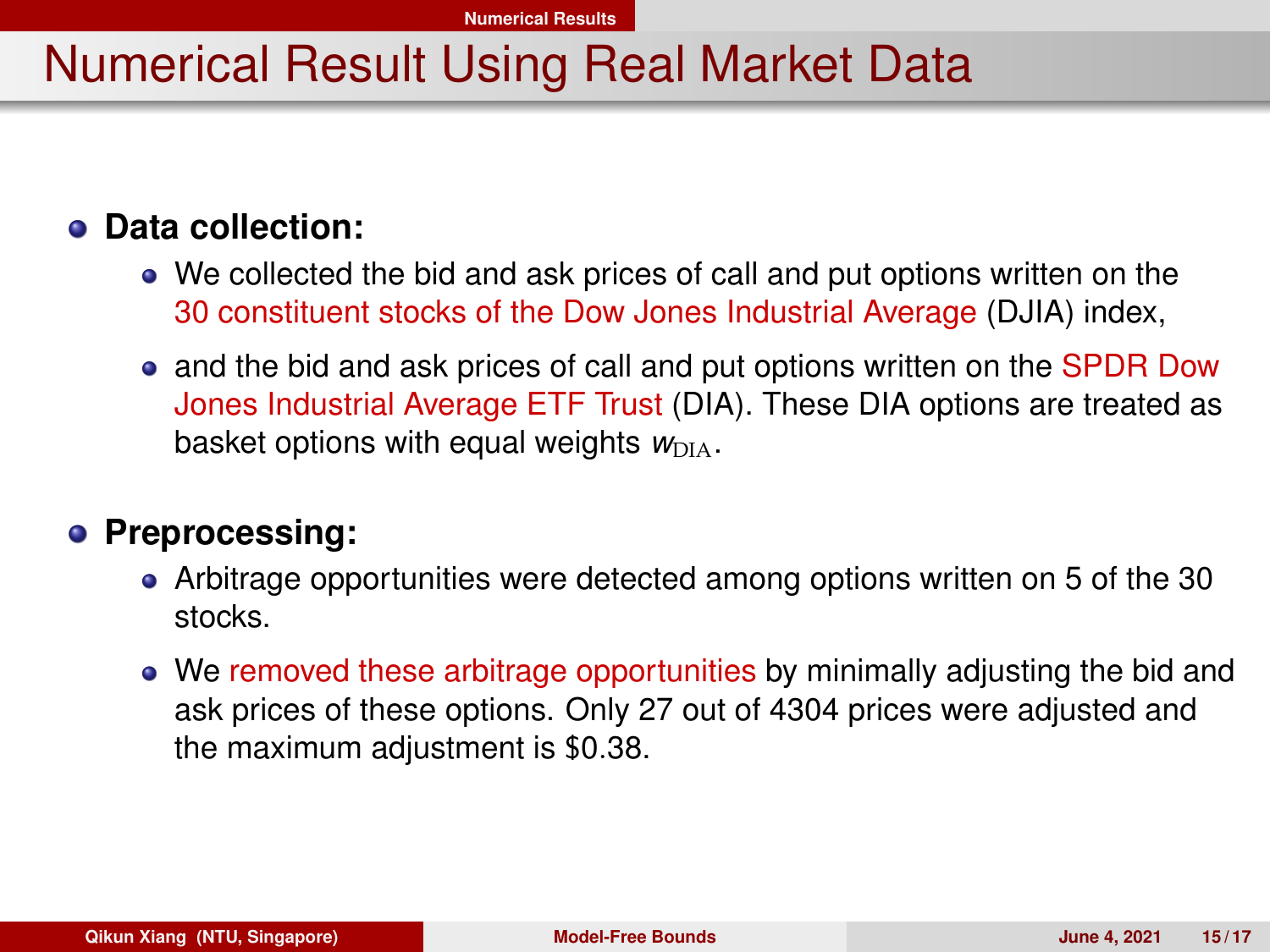#### **[Numerical Results](#page-12-0)**

## Numerical Result Using Real Market Data

## **• Settings:**

- $d = 30$ ;
- $f(\pmb{x}) = \left[\bigvee_{i=1}^{30} \left(\frac{100}{\varpi_i}\pmb{x}_i 125\right)^+\right] \vee \left[\frac{100}{\varpi_{\text{DIA}}}\left(\sum_{i=1}^{30} \pmb{w}_{\text{DIA}}\pmb{x}_i\right) 105\right]^+$ : a weighted best-of-call option ( $\varpi_i$  = spot price of stock *i*,  $\varpi_{\text{DIA}}$  = spot price of DIA);
- $m = 2152, g_1, \ldots, g_{2152}$  include: vanilla call and put (V), basket call and put options (B);
- $\epsilon = 0.001$ .

#### **Result:**

| Case                                    |  |         | $V(25%)$   $V(50%)$   $V(75%)$   $V(100%)$   $V(100%)$ +B |
|-----------------------------------------|--|---------|-----------------------------------------------------------|
| upper bound   18.2967   9.5682   7.7013 |  | 7.2182. | 6.2626                                                    |
| lower bound   0.6705   0.6705   0.6702  |  | 0.7129  | 0.7575                                                    |